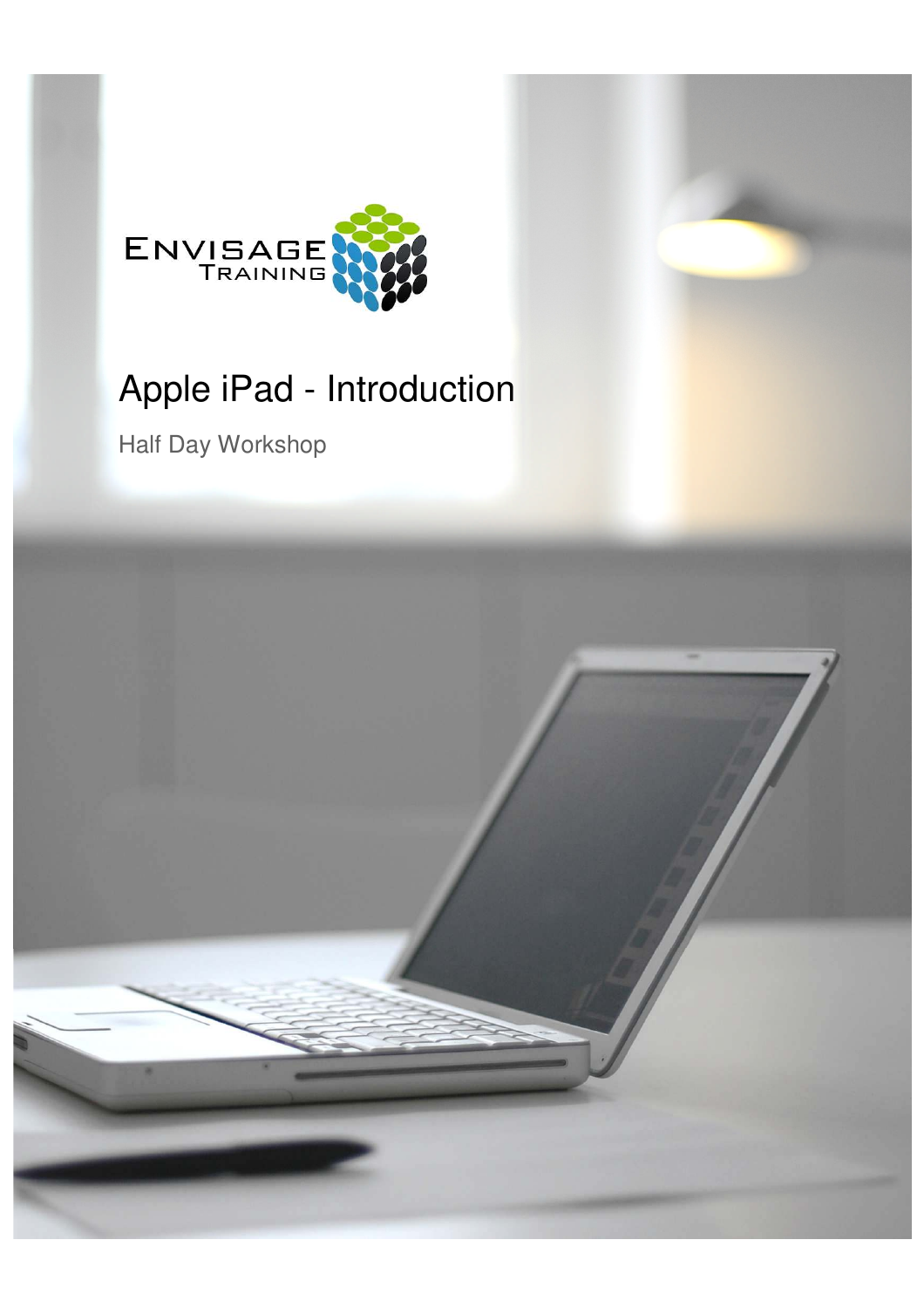# **Topics Covered:**

#### **Hardware**

- ports
- charger
- accessories
- real buttons

#### **Interface**

- The home screen and Starting apps
- Tapping (single, double)
- Home button (single, double)
- Swiping
- Multitouch
- Pinch/Spread
- Settings

#### **Networking**

- Internet access options
- Getting data onto and off iPad
- iCloud setup
- Safari

# **External hardware**

- Hardware keyboards
- Wired display connections
- Wireless display options

# **Apps**

- App Store signup
- Downloading new apps
- Deleting an app
- Rearranging apps
- Folders

# **Video/audio**

- Videos app
- Music app
- Photos app
- iPhoto
- iMovie

### **Art**

- Procreate
- Artrage
- Adobe Ideas

# **Communication**

- Mail
- FaceTime
- Messages

# **Productivity**

- Pages
- Keynote
- Penultimate
- Calendar
- PDF Expert
- Dropbox and/or Box.com

#### **Reading**

- iBooks
- Kindle
- GoodReader

#### **IT management and deployment discussion**